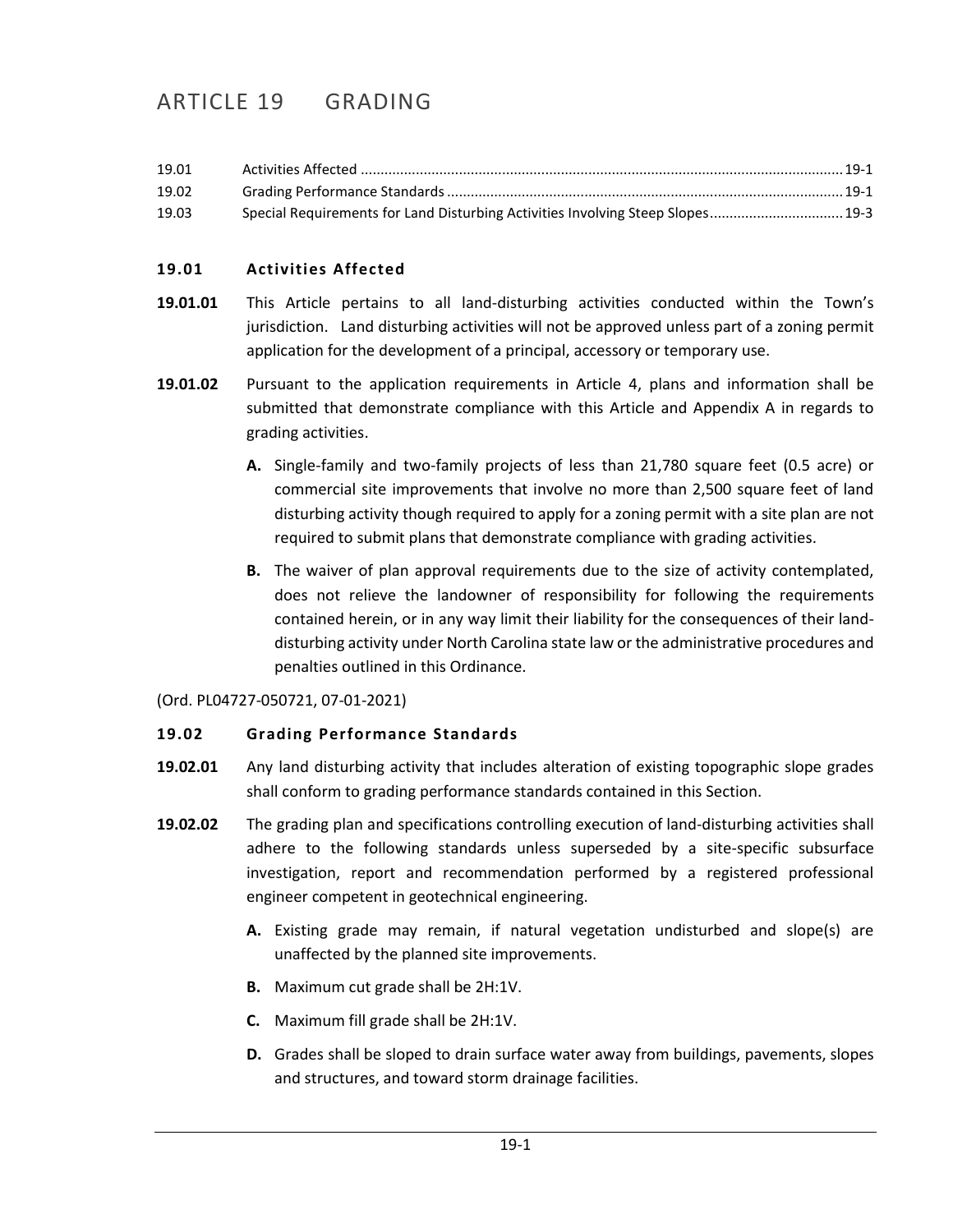- **19.02.03** Conventional seeding with native grasses and mulching are acceptable permanent erosion control measures for slopes flatter than 2H:1V, provided the grasses can be established and properly nourished to maturation.
- **19.02.04** Site-specific permanent erosion control and stabilization of slopes steeper than 2H:1V must be designed by a licensed professional engineer or landscape architect competent in such practice. Universally accepted armoring techniques and innovative approaches will be considered appropriate when properly detailed and specified.
- **19.02.05** Notification of the Administrator shall be made prior to starting grading for any slope steeper than 3H:1V.
- **19.02.06** Cut and fill slopes that are steeper than 3H:1V shall have intermediate benches to control surface water runoff. These benches shall be a minimum of five feet (5') wide and sloped back from the crest of the lower slope, to form a drainage swale at the toe of the upper slope. The drainage swale invert shall divert surface water to the appropriate storm drainage facilities. The maximum change in elevation between these benches shall be twenty feet (20'). Slope stability considerations may require wider benches for steeper or taller slopes. If a site-specific evaluation is performed and recommendations submitted by a licensed professional engineer with a specialization in sub-surface evaluations; the provisions of this Subsection may be modified or waived.
- **19.02.07** Exposed and fill covered slope cuts in rock foundations or slopes greater than five feet (5') and steeper than 1(H):1(V) should be properly investigated and designed by a North Carolina registered professional engineer or geologist competent in rock slope engineering. The grading plan should clearly indicate the depth, orientation, and method to accomplish a cut into rock formations.
- **19.02.08** Retaining systems providing a cumulative vertical relief greater than five feet within a horizontal distance of fifty feet (50') or less, including retaining walls or mechanically stabilized earth walls, shall be designed and constructed under the responsible charge of a North Carolina registered professional engineer. Testing and inspection reports shall verify:
	- **A.** Foundation support system is adequate for the intended site conditions;
	- **B.** Quality of construction materials conform with specifications;
	- **C.** Actual soil conditions are substantially and functionally similar to those anticipated in design, and;
	- **D.** Backfill materials and any drainage systems comply with plans and specifications.

The North Carolina licensed engineer will submit a separate summary report stating that the constructed retaining structures are in compliance with the intent of the design.

**19.02.09** Utilize a maximum 3H:1V slope within any temporary or permanent buffer zone adjacent to any lake or natural water course, tying into existing grades along the perimeter or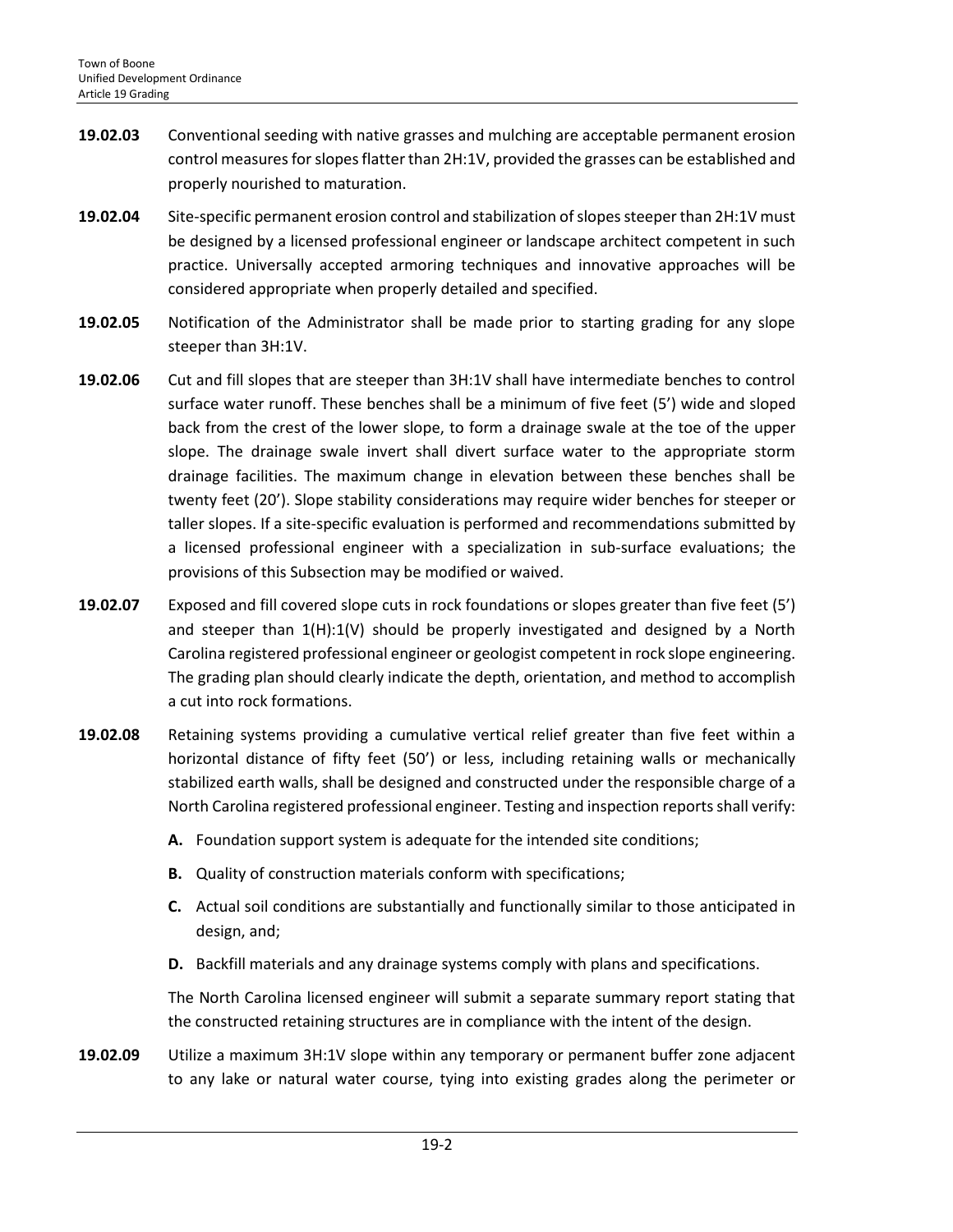property line of the tract. Landscape buffer areas shall be limited to a maximum 3H:1V slope unless otherwise approved by the Administrator.

**19.02.10** Property boundary and field grading stakes sufficient to define the land-disturbing activity shall be established prior to starting, and maintained until earthwork construction is completed.

#### (Ord. PL04727-050721, 07-01-2021)

## <span id="page-2-0"></span>**19.03 Special Requirements for Land Disturbing Activities Involving Steep Slopes**

- **19.03.01** The following categories of steep slope are hereby established:
	- **A.** Very Steep Slopes: Slopes steeper than 50%.
	- **B.** Steep Slopes: Slopes between 30% and 50%.
- **19. 03.02** The requirements for land disturbing activities on Very Steep Slopes shall be as follows:
	- **A.** Plans for the development of any property must be accompanied by a site- specific geologic analysis of the very steep slope portion of the site to be disturbed by the proposed development, paid for by the applicant, and conducted by a North Carolina licensed geologist, to determine whether that plan can be developed on the site without jeopardizing slope stability on the site itself or on properties surrounding the site.
	- **B.** If the property is determined to be safe for development and requires remedial measures to ensure slope stability, a North Carolina registered professional engineer competent in geotechnical engineering must develop and present a plan to the Administrator that will preserve slope stability on the site during and after the completion of grading and construction for the site, as well as for surrounding properties to the extent that the contemplated development activities on the site affect surrounding properties.
	- **C.** No diversion or channelization of perennial streams on very steep slopes is permitted.
	- **D.** Culverting of perennial streams on very steep slopes shall be discouraged, and will be allowed only for necessary road crossings.
	- **E.** To prevent debris flow development and damage to slope stability, the riparian zone of perennial stream on very steep slopes must be left intact, which means that removal of trees, vegetation, soils, or disturbance of soils within this zone is prohibited. The riparian zone shall extend from the edge of the existing stream for thirty-five feet (35') from each edge of the stream.
	- **F.** The applicant whose development requires land disturbing activity on Very Steep Slopes shall make reasonable efforts to preserve and protect features of the slope, such as trees and other plant material, which may help to stabilize the slope.